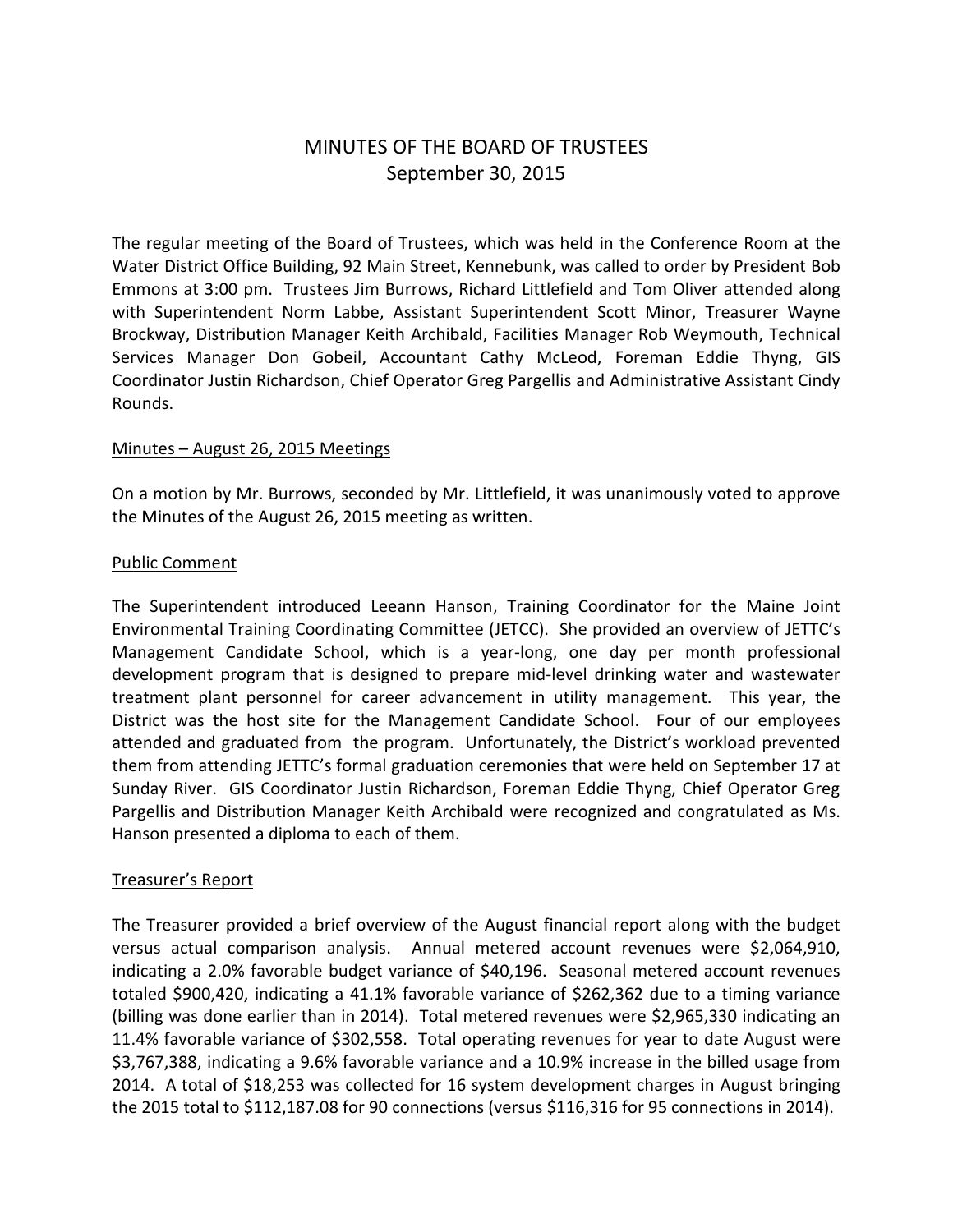On a motion by Mr. Oliver, seconded by Mr. Burrows, it was unanimously voted to approve the August financial report as presented.

# Monthly Water Production Report

The Assistant Superintendent reported that 161.8 MG of water was produced in August (6.6% more than the 156.6 MG in 2014), making the year to date total (783.6 MG) an all-time high. August's production was comprised of 107.7 MG of surface water (Branch Brook) and 54.12 MG groundwater from the Kennebunk River well (40.25), Plant wells (7.75), Merriland River well (2.27) and Harriseckett Road wells (3.82). Year to date (YTD) groundwater production of 299.64 MG is tracking 102.93 MG ahead of the 2014 YTD total of 196.71 MG. The 2015 YTD total production (all sources combined) of 783.6 MG is 48.9 MG (6.6%) ahead of 2014.

He noted that since 11/19/14 when the Kennebunk River well was placed into service, it has run continually and produced a total of 303.58 MG of water as of September  $28^{th}$ . The chart also indicated a steady slow decline in the drawdown elevation. The drawdown will continue to be monitored to determine when the water withdrawal rate should be scaled back.

The August surface water versus groundwater production comparison chart showed that the chemical cost differential between groundwater and surface water was \$201.84 per MG.

# Hydrant Flushing

The Assistant Superintendent reported that the fall flushing schedule will be modified this year. Typically, it is a seven-week schedule. This year, because of the busy Distribution department workload and two Plant employees on sick leave, flushing will be reduced to a three-week process, focusing primarily on areas known to generate aesthetic water quality issues. The Superintendent added that as a result of the reduced flushing program, the operating condition of all hydrants will be checked this fall by the Utility Department staff.

# MDOT Route One Ogunquit Project

The Technical Services Manager reported that work on this Maine DOT drainage replacement and roadway reconstruction project has resumed. Three (contractor) crews are working throughout the night. The contractor is making steady progress on Donnells Bridge (Wells-Ogunquit line). The District will follow with the installation of the 20" main over the new bridge structure within the next few weeks. He added that, for the most part, the project is ahead of schedule.

# Main Replacement – Mile Stretch Road, Biddeford

The GIS Coordinator reported that a majority of Phase I of this three phase project has been completed, with 2,400' of 12" HDPE water pipe installed via the pipe bursting method. The crew is working on the reconnection of the associated 39 service lines and 2 hydrants.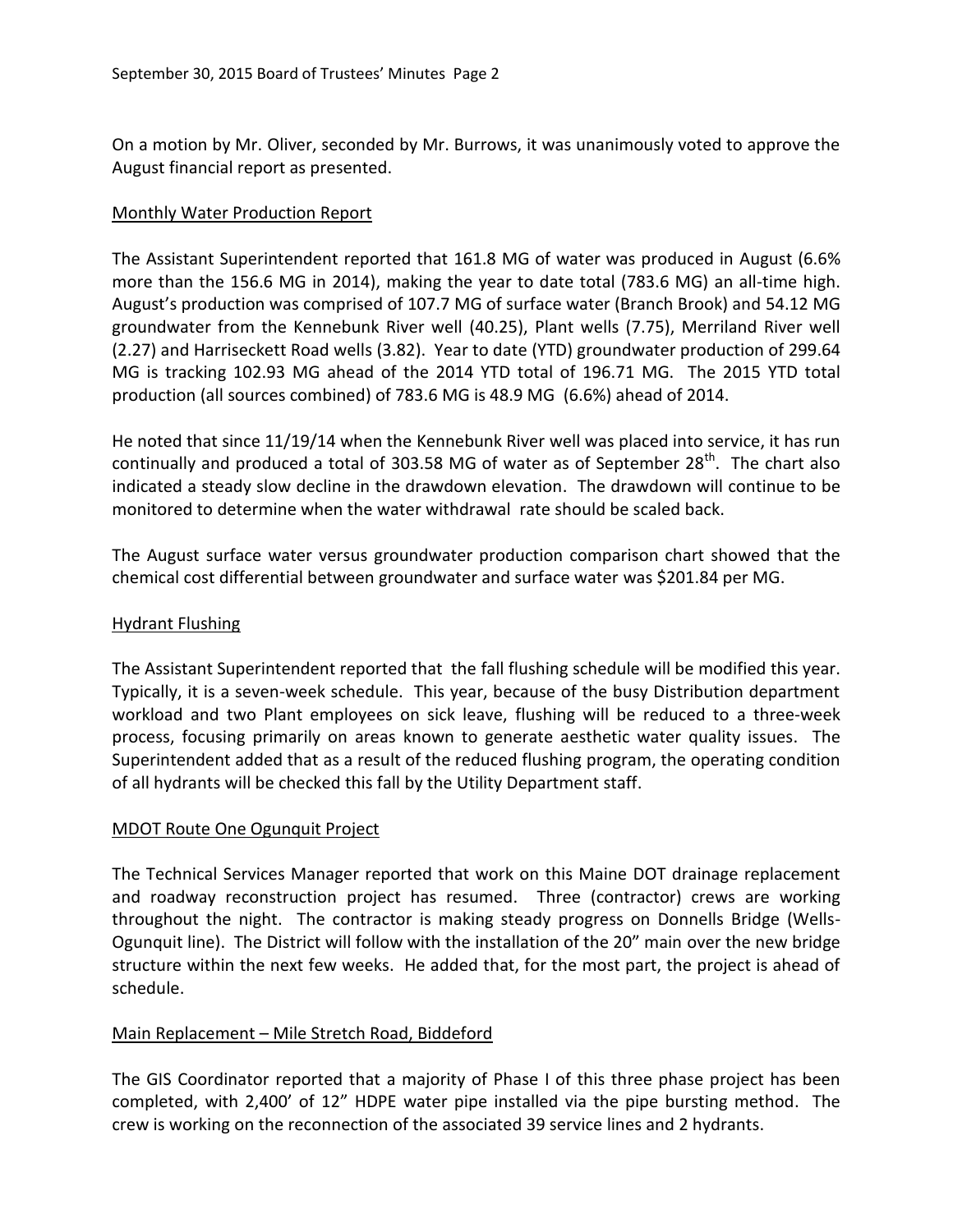The Assistant Superintendent reviewed the bid results (five bidders) for the ancillary supplies (hydrant valves, service connection materials, etc.). Ferguson Waterworks was the low bidder (\$35,474.89) by only 0.7% from the second lowest bidder.

The Assistant Superintendent presented a picture of a piece of the 1927 vintage 10" cast iron water line that was removed. It illustrated the extent of the tuberculation, which is estimated to have reduced the hydraulic C-factor to 75 compared to 130 for new 10" cast iron pipe. The new (larger) pipe is anticipated to provide a hydraulic C-factor of 150-160 and will improve fire flow and water quality.

# Main Extensions -- Ocean Avenue, Kennebunkport

The Technical Services Manager reported on the two proposed main extension projects in this neighborhood.

The **Phase I** (privately-financed) project, that is comprised of installing approximately 765 feet of 12-inch C909 PVC main northerly along Ocean Avenue, starting near Walker's Point and extending to 255 Ocean Avenue, commenced last week with preliminary work. Pipe installation started Monday with the temporary shutdown of the existing 12" water main.

Solicitation of bids for the **Phase II** project (larger of the two), which encompasses the neighborhoods around Windemere Drive and Seaview Avenue, resulted in only one contractor bidding on the project, most likely because of the uncertain start date. The quoted price was nearly twice as high as the initial cost estimate. The Technical Services Manager anticipated that bids on this project may be solicited again in the spring, pending the residents' approval.

# Main Extension – Wallace Woods, Kennebunkport

The Technical Services Manager reported that this nine-lot subdivision on North Street across from the Fire Station is scheduled to start next week.

# Forestry Update

The Assistant Superintendent reported that another timber harvesting revenue check (\$29,673) was received since the last Trustees meeting, bringing the 2015 revenues to \$54,645 (\$20,000 budgeted). He anticipates another few checks will be submitted before the end of the year. Forestry revenues since 2010 total \$350,000. He noted that the District's consultant estimated (in the Forestry Management Plan he developed in 2010) that the total harvestable timber would be around \$748,000.

# AMI Project

The Superintendent reported that implementation of the AMI project has encountered a slight delay. It was discovered that the manufacturer of the collectors undertook a communication upgrade (from 3G to 4G) which will reportedly result in a decrease in the number and cost of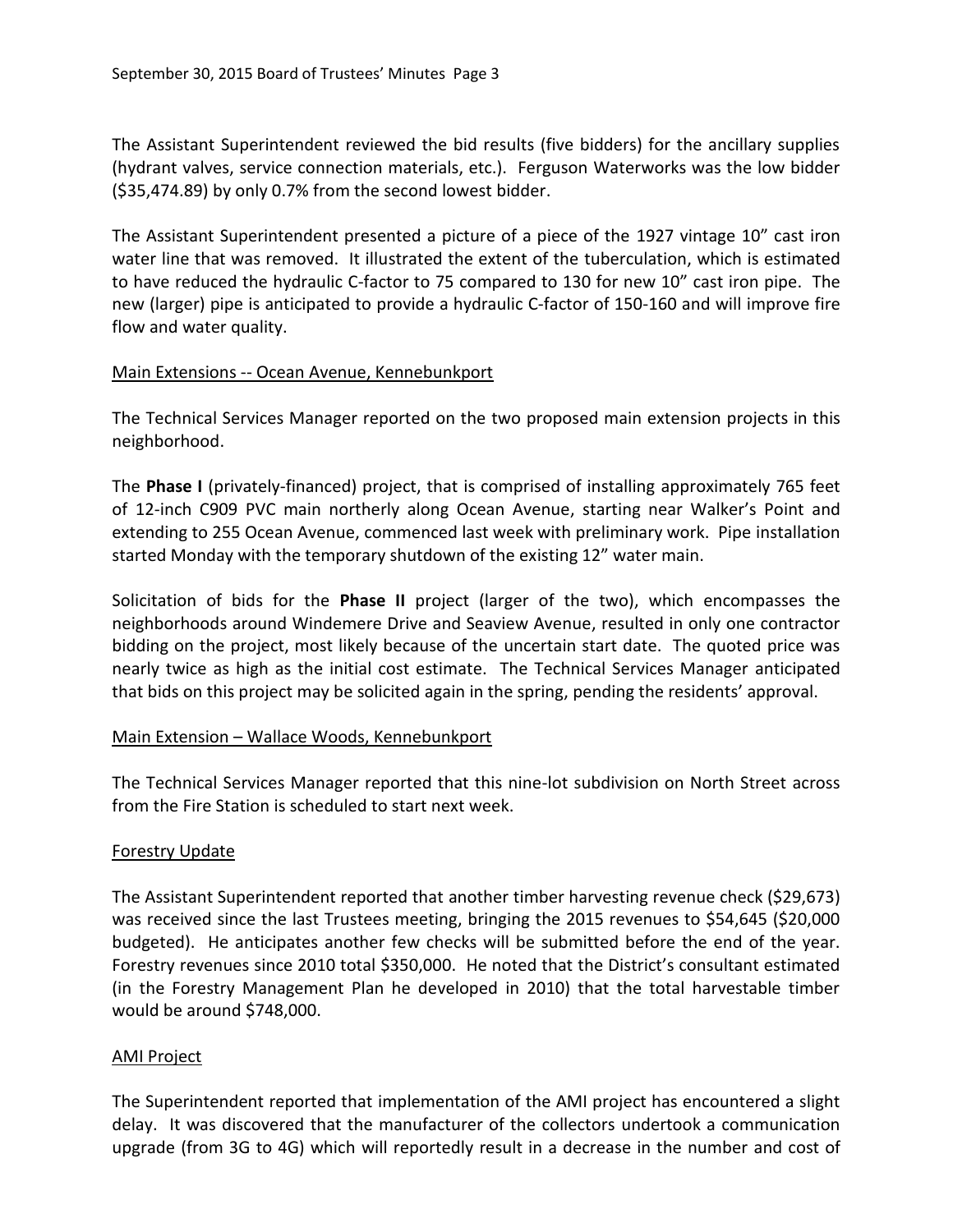collectors that are needed. An organizational meeting with the vendor and staff is scheduled for next week.

#### Used Long Reach Excavator

The Superintendent reported that the District has purchased a used long-reach Volvo excavator for a net cost of \$43,250 (\$46,000 budgeted), which includes the sale of a used long-reach Caterpillar boom attachment that was no longer needed.

#### Main Extension – Alfred Road, Kennebunk

Connecting to the end of the existing 12-inch main along Alfred Road in Kennebunk at the intersection of Alfred Road and Thompson Road, install approximately 4,050 feet of 12-inch main westerly along Alfred Road, ending at point approximately 200 feet easterly of the intersection of Alfred Road and Stonington Place.

Reference is made to sheet #12 of 26 (Grading and Utility Plan) of a plan set entitled *'Terrace Green – Alfred Road, Kennebunk Maine 04043*, prepared by Sebago Technics, Inc., and last revised 02/25/2010.

The applicant, HISSONG PROPERTIES LLC, will be required to deposit \$13,200 plus furnish *all* trench, *all* material and *all* labor to complete the installation in accordance with Water District specifications.

# NOTES:

This extension along Alfred Road is the off-site portion of the proposed Terrace Green Subdivision. Construction of this subdivision is expected to begin in 2016. The on-site portion of the project will be subject to another vote and deposit prior to that construction.

The extension along Alfred Road will also replace approximately 1,300 feet of existing 6 inch cast iron and transite water main currently in service.

On a motion by Mr. Mr. Oliver, seconded by Mr. Burrows, it was unanimously voted to approve this main extension.

#### Capital Budget Modification Requests

The Superintendent reported that the water supply (a shallow, 9 foot deep dug well) for a homeowner in Arundel has run dry. Being that the District's operation of the Kennebunk River Well may have contributed to lowering the water table in the area of the affected well, he recommended that the District assist the homeowner in remediating the issue by funding 50% (up to \$8,000) of the installation of a new well for this property. The property owner will be signing a release, protecting the District from any liability.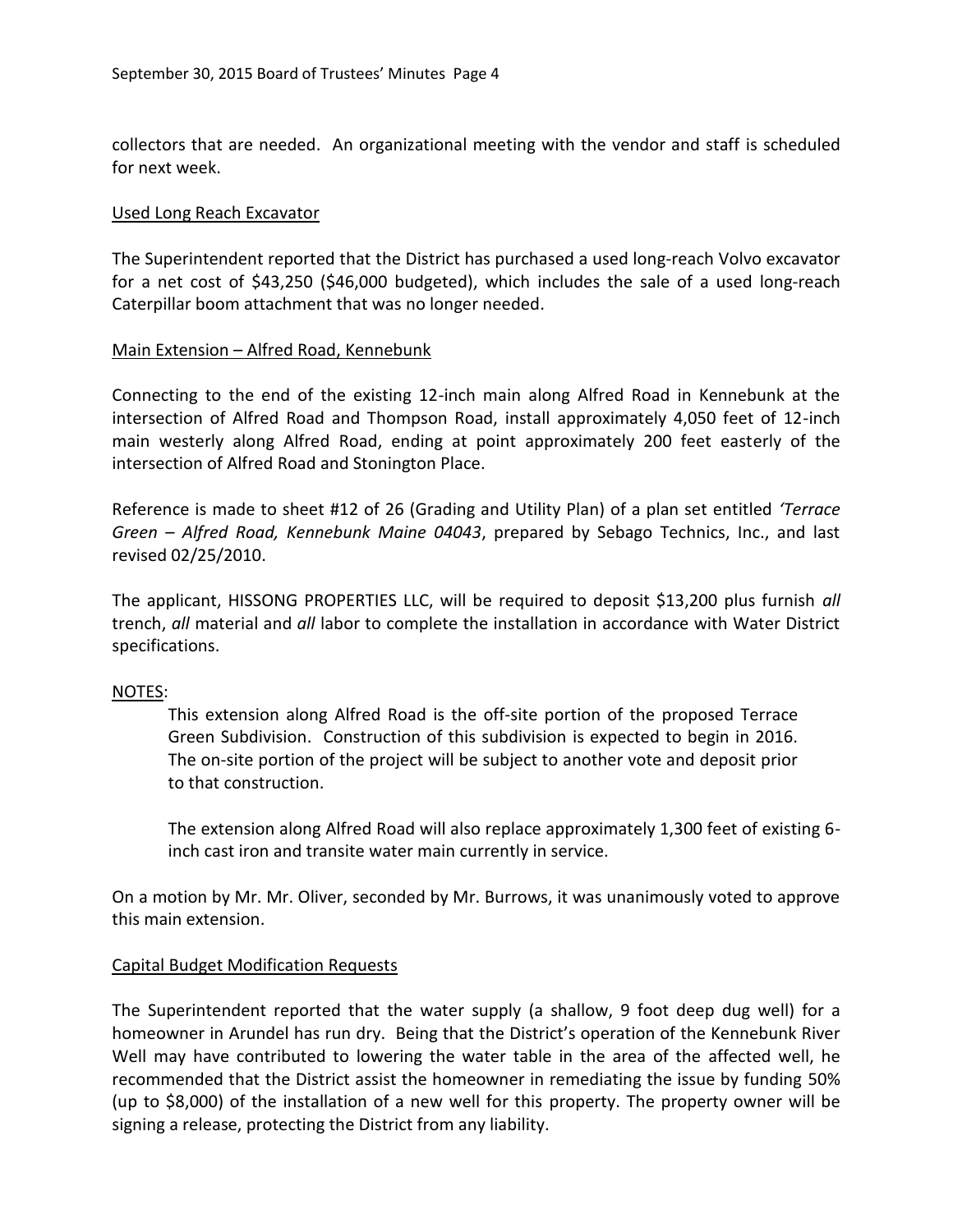On a motion by Mr. Littlefield, seconded by Mr. Burrows, it was unanimously voted to increase the 2015 Capital budget by up to \$8,000 as proposed by the Superintendent.

#### Proposed Revisions to Policy 133

The Superintendent recommended two modifications to the wording in Policy 133. He requested the Board's consideration to revise the language to clarify the Extended Sick Leave benefit rate when an employee returns to work on a part-time, Modified-Duty basis. The second proposed modification was to remove the current 40-hour limit on an employee's use of Vacation Time to care for a sick relative (since Vacation Time can otherwise be utilized by an employee for any reason).

On a motion by Mr. Oliver, seconded by Mr. Burrows, it was unanimously voted to approve the revisions to Policy 133 as proposed.

# Other Business

- Newsletter Kudos The Superintendent shared an email describing a phone call in which a customer complemented the District's service and its newsletter, saying that it was very informative and well presented.
- The Superintendent reported that the District has recently been named as a responsible party in an insurance claim. The Claimant alleges that in May of 2015 he sustained a foot laceration when he stepped on an exposed section of the 10" cast iron river crossing water pipe while walking barefoot across the Ogunquit River near the Ogunquit Beach footbridge. The District's insurance carrier is working on the case.
- The Superintendent reported that an anonymous written complaint was received regarding the safety and annoyance with traffic that is created when beach visitors use the Moody Beach booster property as a drop off/pick up area point for kayaks, canoes and other water activities. The Facilities Manager reported that he is familiar with an ongoing issue between neighbors in the area relating to such use. He also reviewed surveillance video and didn't see anything that supported the alleged claims.
- The Technical Services Manager reported that he has been approached by the Kennebunk Land Trust with a request to place a (political) support sign for a Town referendum question on the front lawn of the Office complex during a period prior to the November election. After some discussion, although the Board had no issue with the specific topic being supported, they were not in favor of the request, based upon the potential for setting a precedent for future similar requests.

On a motion by Mr. Oliver, seconded by Mr. Littlefield, it was unanimously voted to inform the Kennebunk Land Trust that their request was not approved.